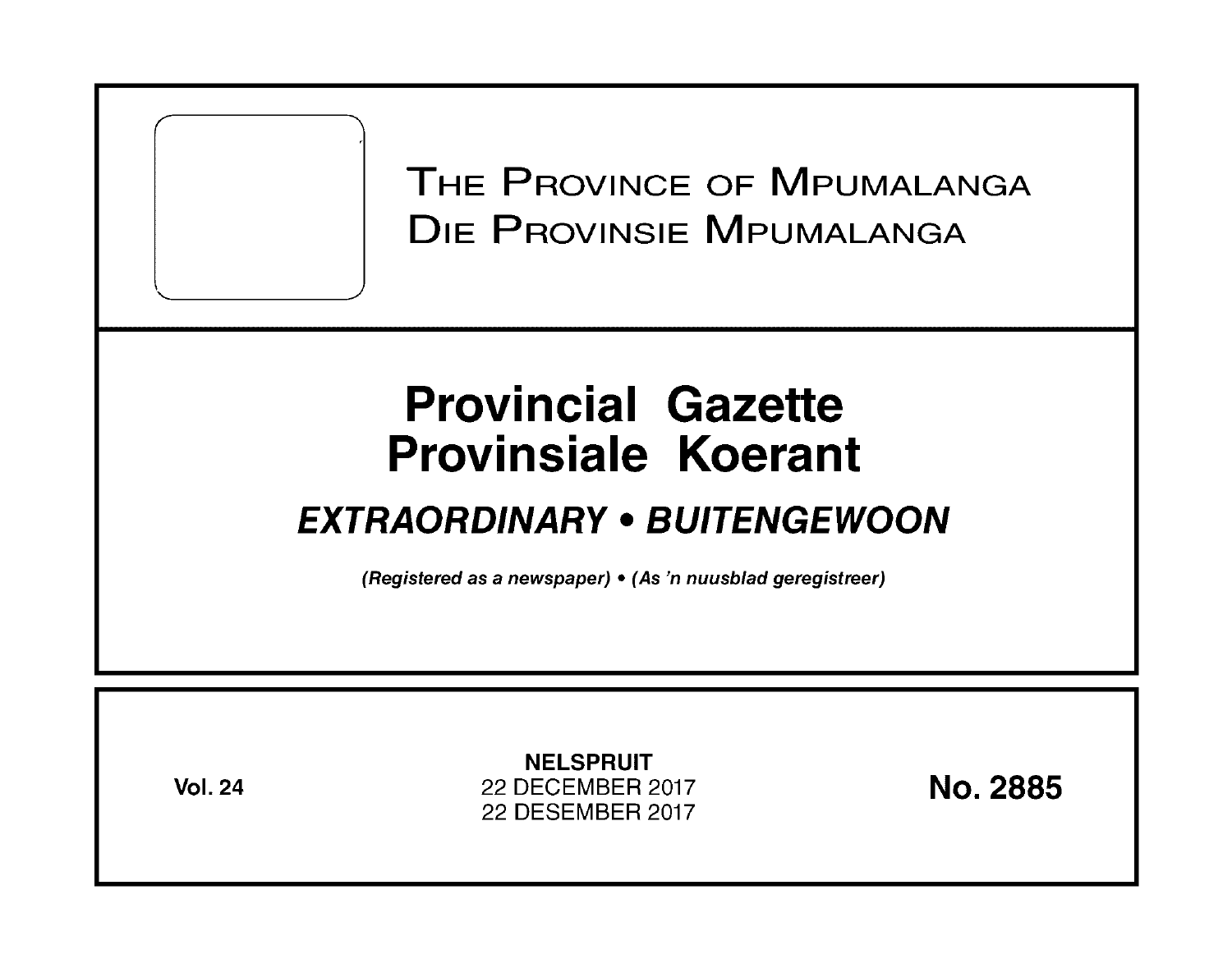No

# **CONTENTS**

### Page  $N_O$

### **GENERAL NOTICE**

|     | Mpumalanga Liquor Licensing Act, 2006 (Act No. 5 of 2006): Notice of applications for liquor licences in terms of section 35 10 |  |
|-----|---------------------------------------------------------------------------------------------------------------------------------|--|
|     |                                                                                                                                 |  |
|     |                                                                                                                                 |  |
|     |                                                                                                                                 |  |
| 149 | Mpumalanga Liquor Licensing Act, 2006 (Act No. 5 of 2006) : Notice of applications for transfer of liquor licences in terms of  |  |
|     |                                                                                                                                 |  |
|     |                                                                                                                                 |  |
|     |                                                                                                                                 |  |
|     |                                                                                                                                 |  |
|     |                                                                                                                                 |  |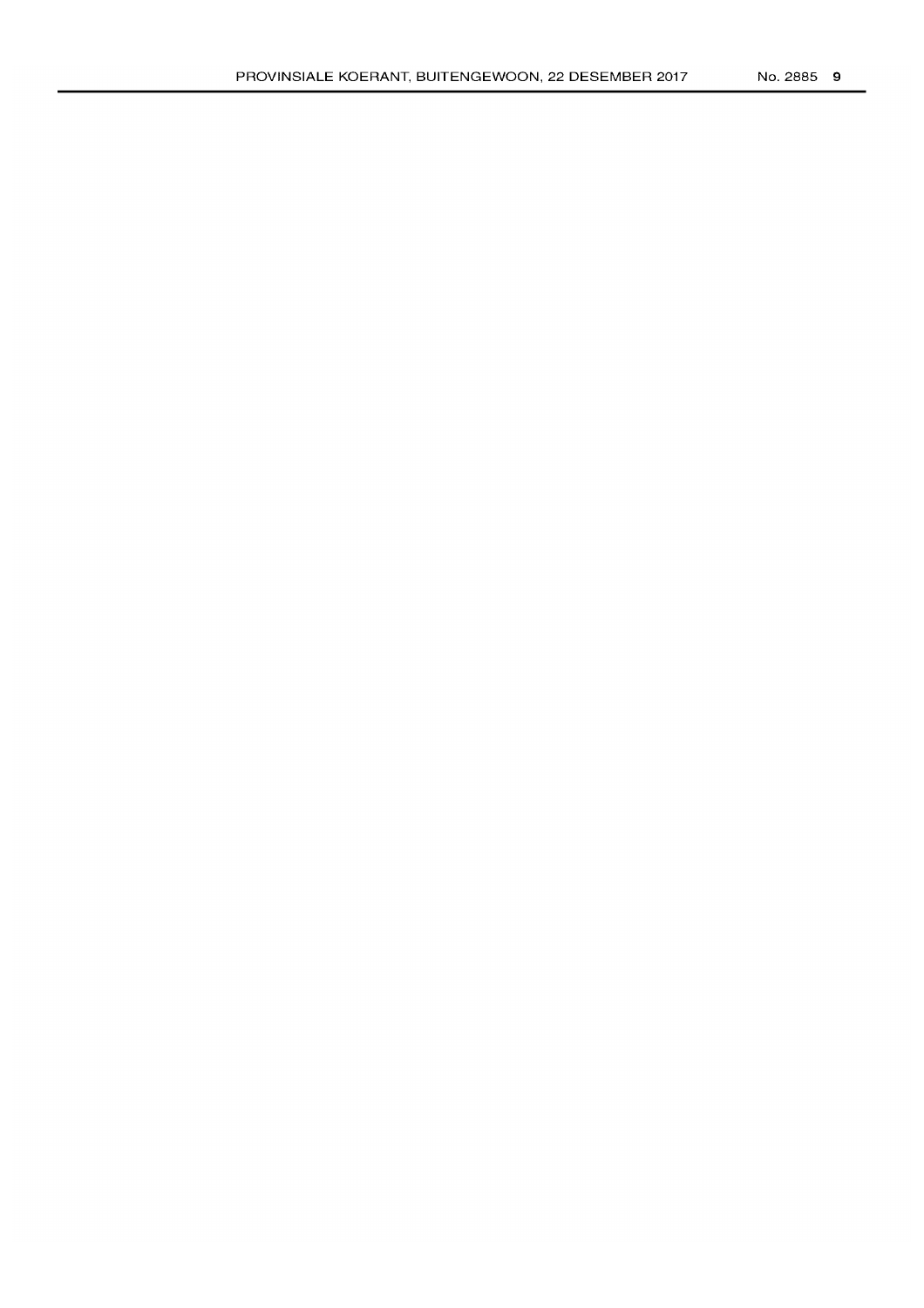#### Form 2

# GENERAL NOTICE

## NOTICE 148 OF 2017

### MPUMALANGA LIQUOR LICENSING ACT, 2006 (Act No.5 of 2006)

#### NOTICE OF APPLICATIONS FOR LIQUOR LICENCES IN TERMS OF SECTION 35

Notice is hereby given that the applicants specified in the Schedule hereto have given notice of their intention to lodge applications for the grant of new liquor licences to the Secretary, Regional Liquor Licensing Offices in respect of premises situated in the local committee area indicated in the Schedule.

Comments should be made in writing and be addressed to the municipality concerned and a copy to the applicant, to reach the said addresses within thirty (30) days of this application.

Invitation for public comments in applying for a Liquor Licence in terms of section 35(2)(a) of the Mpumalanga Liquor Licensing Act, 2006.

### **SCHEDULE**

The undermentioned figures used in brackets in the Schedule, have the following meanings:

- $(1)$  = Full name of applicant, ID Number of Applicant.
- $(2)$  = Intended trading name.
- $(3)$  = Notice given on behalf of: self or other juristic person/s.
- $(4)$  = Type of licence applied for.
- $(5)$  = Full address and location of the premises
- $(6)$  = Municipality address where comments must be submitted
- $(7)$  = Applicant address where comments must be submitted

# EHLANZENI

#### THABA CHWEU LOCAL MUNICIPALITY

- (1) I, MORNE CORNELIUS ROODT, ID No. 7408175099082, an adult male, hereby invites written public comments concerning the application for a Liquor Licence to the Mpumalanga Liquor Authority.
- (2) To trade under the name SABlE TUBERACE.
- (3) I make this application on behalf of the juristic person: ASSOCIATION OF ROUNDTABLES OF SOUTHERN AFRICA. (Reg No. 022-088-NPO).
- (4) The retail sale of liquor in terms of a special liquor license in respect of a specified event.
- (5) Physical address: 168 JT, WATERFALL FARM, OLD LYDENBURG ROAD, CASTLE ROCK CARAVAN PARK, being an address in the Republic of South Africa and within the boundries of Mpumalanga Province. Postal address: PO. BOX 61, MASHISHING, 1120.
- (6) CNR CENTRAL & VILJOEN STREETS, MASHISHING.
- (7) 12 DANIE JOUBERT STREET, WHITERIVER.

#### MBOMBELA LOCAL MUNICIPALITY

- (1) I, AUTHOR MANDLA SONO, ID No. 8504176190083, an adult male, hereby invites written public comments concerning the application for a Liquor Licence to the Mpumalanga Liquor Authority.
- (2) To trade under the name SIMBA'S TARVERN.
- (3) I make this application for myself.
- (4) The retail sale of liquor for consumption on the premises where the liquor is sold.
- (5) Physical address: STAND NO 336, VERULUM, BARBERTON, being an address in the Republic of South Africa and within the boundries of Mpumalanga Province. Postal address: P O BOX 9672, BARBERTON, 1300.
- (6) CIVIC CENTER 1 NEL STREET, MBOMBELA POBOX 45, MBOMBELA.
- (7) STAND NO 336, VERULUM, BARBERTON.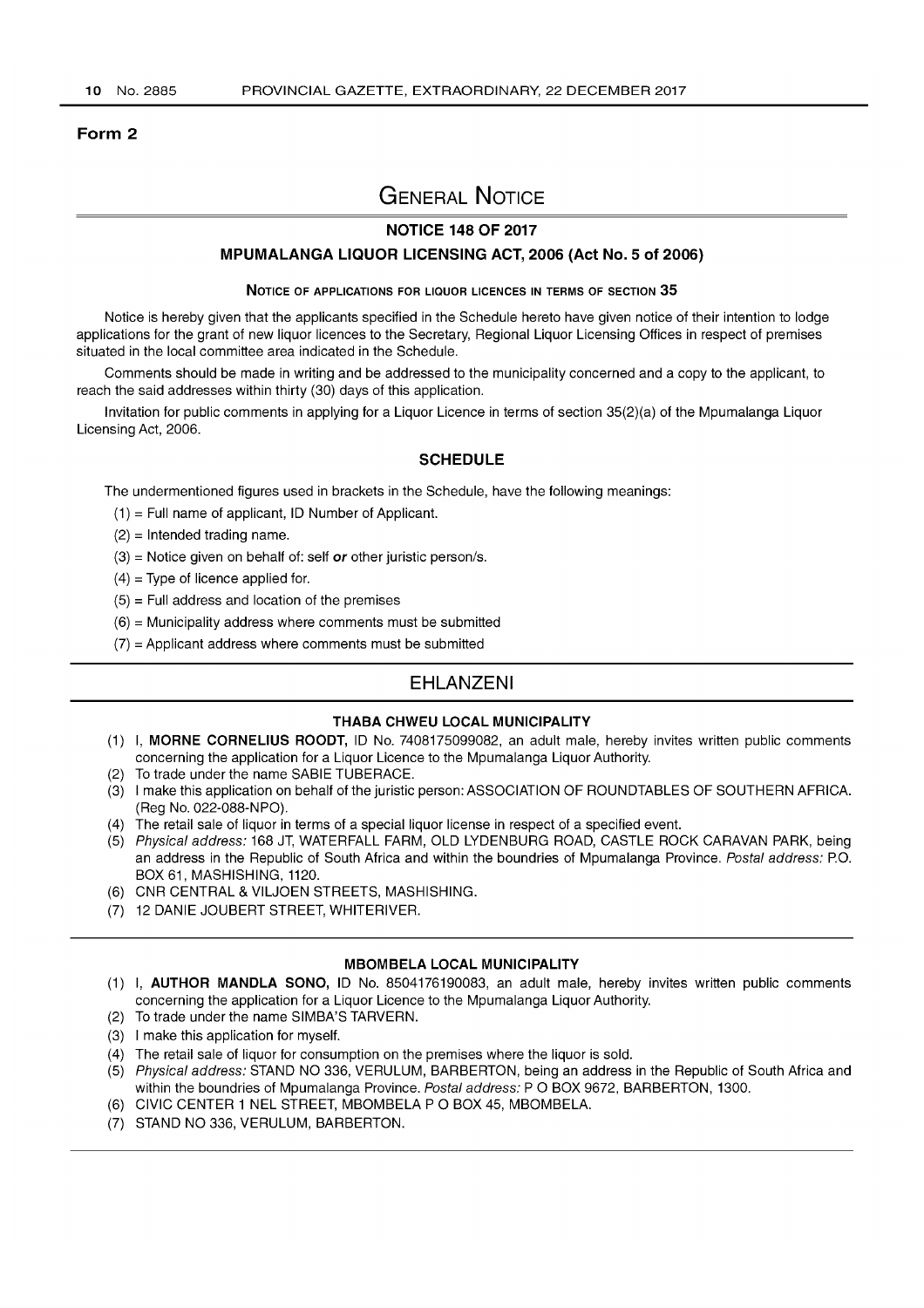### **BUSHBUCKRIDGE LOCAL MUNICIPALITY**

- (1) I, **JOSEPH UBISI,** ID No. 7005066379183, an adult male, hereby invites written public comments concerning the application for a Liquor Licence to the Mpumalanga Liquor Authority.
- (2) To trade under the name JAVAAS EATING HOUSE.
- (3) I make this application for myself.
- (4) The retail sale of liquor for consumption on the premises where the liquor is sold.
- (5) Physical address: NO. 500252 ATHOL 1365, being an address in the Republic of South Africa and within the boundries of Mpumalanga Province. Postal address: P O BOX 1425 HLUBUKANI 1365.
- (6) PRIVATE BAG X 9308 BUSHBUCKRIDGE 1280.
- (7) NO 500252 ATHOL 1365.

### **THABA CHWEU LOCAL MUNICIPALITY**

- (1) I, **IRENE SPUNKI MONTSHO,** ID No. 7301310385088, an adult female, hereby invites written public comments concerning the application for a Liquor Licence to the Mpumalanga Liquor Authority.
- (2) To trade under the name Phuthadichaba Products And Services (pty) Ltd.
- (3) I make this application for myself.
- (4) The retail sale of liquor for consumption off the premises where the liquor is sold.
- (5) Physical address: 59 kantoor street,lydenburg,1120,mpumalanga, being an address in the Republic of South Africa and within the boundries of Mpumalanga Province. Postal address: po box 5503,lydenburg, 1120,mpumalanga.
- (6) ROOM 30,CIVIC CENTRE,CORNER OF CENTRAL & VILJOEN STREET,LYDENBURG,1120.
- (7) PO BOX 5503,LYDENBURG,1120.

### **MBOMBELA LOCAL MUNICIPALITY**

- (1) I, **Elvis Mkatywa,** ID No. 7406095419083, an adult male, hereby invites written public comments concerning the application for a Liquor Licence to the Mpumalanga Liquor Authority.
- (2) To trade under the name BHEVENI TARVEN.
- (3) I make this application for myself.
- (4) The retail sale of liquor for consumption on the premises where the liquor is sold.
- (5) Physical address: Stand number 171192 Salubindza Trust Hazyview 1242, being an address in the Republic of South Africa and within the boundries of Mpumalanga Province. Postal address: PO Box 1441, Hazyview, 1242.
- (6) POBox 45, Nelspruit, 1200.
- (7) Nel 1 Civic centre, Nelspruit 1200.

### **BUSHBUCKRIDGE LOCAL MUNICIPALITY**

- (1) I, **SILOWE WINNIE LORRAINE,** ID No. 0, an adult female, hereby invites written public comments concerning the application for a Liquor Licence to the Mpumalanga Liquor Authority.
- (2) To trade under the name WINNIE'S TAVERN.
- (3) I make this application for myself.
- (4) The retail sale of liquor for consumption on the premises where the liquor is sold.
- (5) Physical address: STAND NO 1995, NEW FOREST A, VILLAGE FARM NO. 234 KU, being an address in the Republic of South Africa and within the boundries of Mpumalanga Province. Postal address: BOX 361, BUSHBUCKRIDGE, 1280.
- (6) Bushbuckridge Local Municipality, Private Bag X9308, Bushbuckridge, 1280.
- (7) STAND NO 1995

NEW FOREST A, VILLAGE FARM NO. 234 KU.

### **NKOMAZI LOCAL MUNICIPALITY**

- (1) I, **-,** ID No. 80011006220083, an adult female, hereby invites written public comments concerning the application for a Liquor Licence to the Mpumalanga Liquor Authority.
- (2) To trade under the name perfect tarven.
- (3) I make this application for myself.
- (4) The retail sale of liquor for consumption on the premises where the liquor is sold.
- (5) Physical address: 121a mgobodzi trust, emoyeni, mazolwandle, 1344, being an address in the Republic of South Africa and within the boundries of Mpumalanga Province. Postal address: Po box 1, mazolwandle 1344.
- (6) 9 park street, malelane 1320.
- (7) 121 b mgobodzi trust, emoyeni, mazolwandle.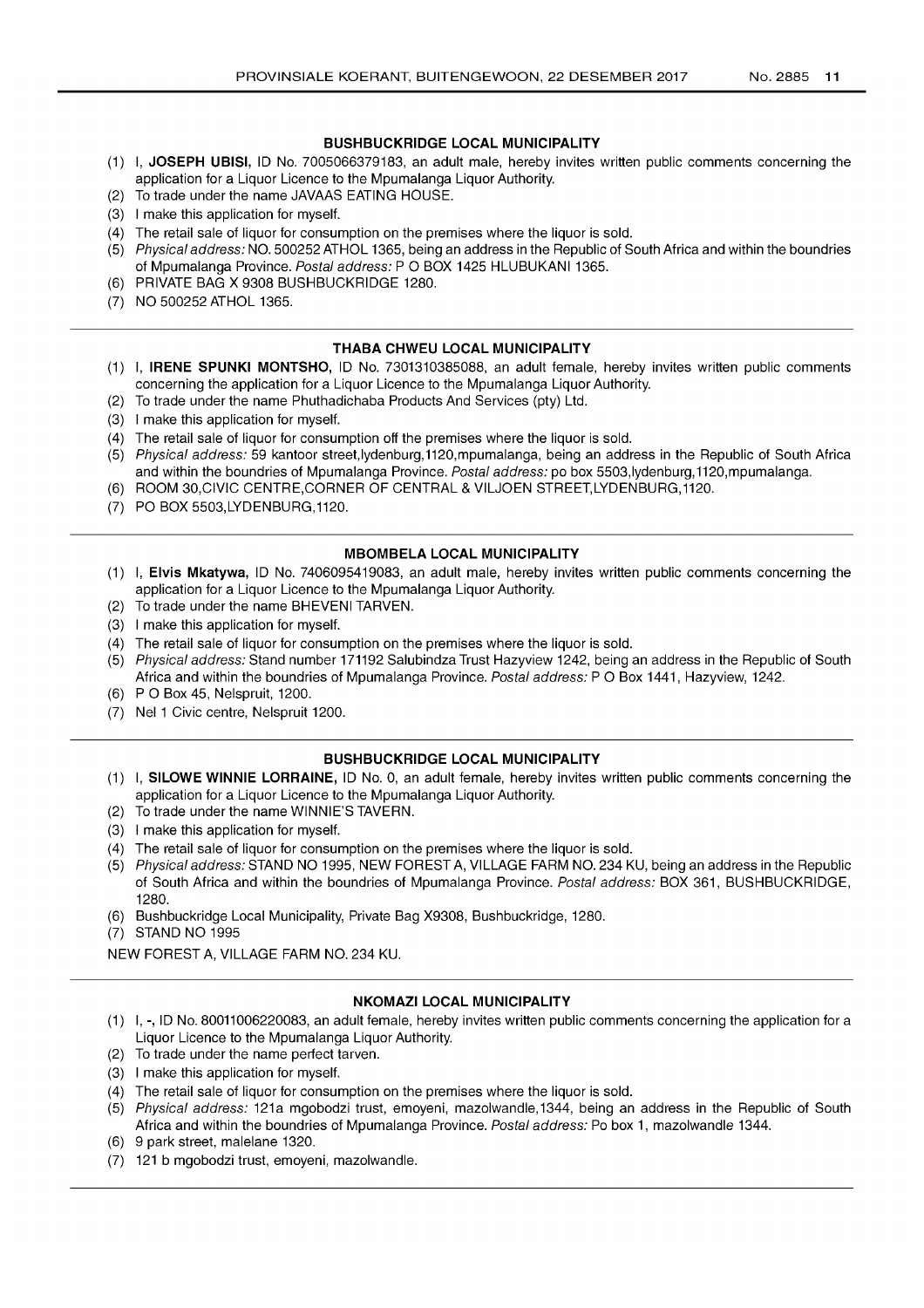#### **BUSHBUCKRIDGE LOCAL MUNICIPALITY**

- (1) I, **SIBUYI NELISIWE BRIDGETTE,** ID No. 851220128082, an adult female, hereby invites written public comments concerning the application for a Liquor Licence to the Mpumalanga Liquor Authority.
- (2) To trade under the name MJOZI TAVERN.
- (3) I make this application for myself.
- (4) The retail sale of liquor for consumption on the premises where the liquor is sold.
- (5) Physical address: STAND NO 986, LlLLYDALE., being an address in the Republic of South Africa and within the boundries of Mpumalanga Province. Postal address: BOX 361,

XIMHUNGWE,1281..

(6) Bushbuckridge Local Municipality

Private Bag X9308, Bushbuckridge, 1280.

(7) BOX 361,

XIMHUNGWE,1281..

#### **MBOMBELA LOCAL MUNICIPALITY**

- (1) I, **ALLETTA SHABANGU,** ID No. 7011060542081, an adult female, hereby invites written public comments concerning the application for a Liquor Licence to the Mpumalanga Liquor Authority.
- (2) To trade under the name EASY COME TAVERN.
- (3) I make this application for myself.
- (4) The retail sale of liquor for consumption on the premises where the liquor is sold.
- (5) Physical address: STAND NO 1019, PHOLA TRUST, being an address in the Republic of South Africa and within the boundries of Mpumalanga Province. Postal address: P. O. BOX 3449, WHITE RIVER.
- (6) P. O. BOX 45, NELSPRUIT, 1200.
- (7) P. O. BOX 3449, WHITE RIVER.

## **GERT SIBANDE**

#### **LEKWA LOCAL MUNICIPALITY**

- (1) I, **Dhayalan Naicker,** ID No. 7208225276080, an adult male, hereby invites written public comments concerning the application for a Liquor Licence to the Mpumalanga Liquor Authority.
- (2) To trade under the name Nikeel's Pub & Grill.
- (3) I make this application for myself.
- (4) The retail sale of liquor in terms of a special liquor license for consumption on and off the premises where the liquor is sold.
- (5) Physical address: 15 Kerk Street, Standerton, Mpumalanga 2430, being an address in the Republic of South Africa and within the boundries of Mpumalanga Province. Postal address: P O Box 4008 Standerton 2430.
- (6) 3407 Hlongwane Road Sakhile Standerton 2450.
- (7) POBox 4008 Standerton 2430 Mpumalanga.

#### **MKHONDO LOCAL MUNICIPALITY**

- (1) I, **Hua Zhan,** ID No. 790710 1211 182, an adult female, hereby invites written public comments concerning the application for a Liquor Licence to the Mpumalanga Liquor Authority.
- (2) To trade under the name SA Democracy Liquor Store.
- (3) I make this application on behalf of the juristic person: Amsterdam Liquor Investments (Pty) Ltd. (Reg No. 2017/299628/07) .
- (4) The retail sale of liquor for consumption off the premises where the liquor is sold.
- (5) Physical address: 390 Voortrekker Street, R65, Amsterdam, Mpumalanga, 2375, being an address in the Republic of South Africa and within the boundries of Mpumalanga Province. Postal address: Suite MW 465, Private Bag X1838, Middelburg, Mpumalanga, 1050.
- (6) 33 Mark Street, Piet Retief, Mpumalanga, 2380; PO. Box 23, Piet Retief, Mpumalanga, 2380.
- (7) 34 Louws Creek Street, Aerorand, Middelburg, Mpumalnga, 1050.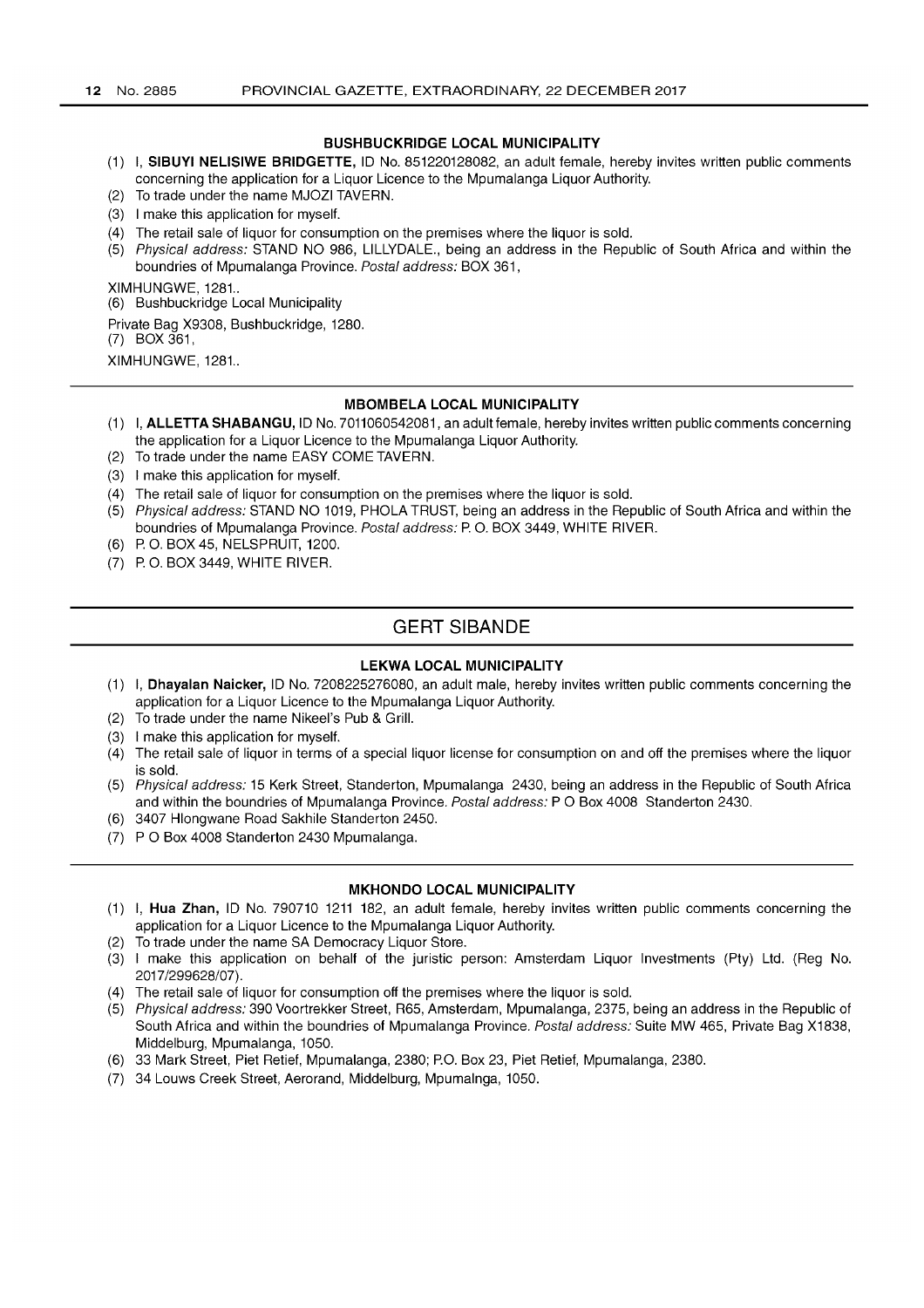# NKANGALA

### DR JS MOROKA LOCAL MUNICIPALITY

- (1) I, Morudi Mputi Peter, ID No. 6806036114084, an adult male, hereby invites written public comments concerning the application for a Liquor Licence to the Mpumalanga Liquor Authority.
- (2) To trade under the name Morudi's Liquor Tavern.
- (3) I make this application for myself.
- (4) The retail sale of liquor for consumption on the premises where the liquor is sold.
- (5) Physical address: Stand No: 20443, New stand, Nokaneng Extension (Village), 0435, being an address in the Republic of South Africa and within the boundries of Mpumalanga Province. Postal address: CIO P.O. Box 1618, Groblersdal 0470.
- (6) 2601/3 Bongimfundo Street, Siyabuswa.
- (7) 5 Kruger street Groblersdal Po Box 1618 Groblersdal 0470.

### **THEMBISILE HANI LOCAL MUNICIPALITY**

- (1) I, Ms. Ndlovu Doris, ID No. 6512121756082, an adult female, hereby invites written public comments concerning the application for a Liquor Licence to the Mpumalanga Liquor Authority.
- (2) To trade under the name KALI'S Tavern.
- (3) I make this application for myself.
- (4) The retail sale of liquor for consumption on the premises where the liquor is sold.
- (5) Physical address: Stand no. 1053 Tweefontein-A, KwaMhlanga, 1022, being an address in the Republic of South Africa and within the boundries of Mpumalanga Province. Postal address: Stand no. 1053 Tweefontein-A, KwaMhlanga, 1022.
- (6) POBOX 4041, MPUMALANGA, 0458.
- (7) Stand no. 1053 Tweefontein-A, KwaMhlanga, 1022.

### **THEMBISILE HANI LOCAL MUNICIPALITY**

- (1) I, Shabangu Sipho Paulu, ID No. 820604 5657 087, an adult male, hereby invites written public comments concerning the application for a Liquor Licence to the Mpumalanga Liquor Authority.
- (2) To trade under the name Blackstone 2 Liquors.
- (3) I make this application for myself.
- (4) The retail sale of liquor for consumption on and off the premises where the liquor is sold.
- (5) Physical address: Stand no. 2303 Phola Park, Kwa-Mhlanga, 1020, being an address in the Republic of South Africa and within the boundries of Mpumalanga Province. Postal address: POBOX 843 Kwa-Mhlanga, 1020.
- (6) POBOX 4041, MPUMALANGA, 0458.
- (7) Stand no. 2303 Phola Park, Kwa-Mhlanga, 1020.

### DR JS MOROKA LOCAL MUNICIPALITY

- (1) I, Mr. Masanabo Berly Maketeza, ID No. 6510155375084, an adult male, hereby invites written public comments concerning the application for a Liquor Licence to the Mpumalanga Liquor Authority.
- (2) To trade under the name F & B Liquors.
- (3) I make this application for myself.
- (4) The retail sale of liquor for consumption on and off the premises where the liquor is sold.
- (5) Physical address: Stand no. 1159 Madubaduba Kameelrivier A , Mbibane, 0449, being an address in the Republic of South Africa and within the boundries of Mpumalanga Province. Postal address: P/Bag X1 Stand 3096, Pierevan Ryweve, 0045.
- (6) Private Bag X4012 Siyabuswa 0472.
- (7) P/Bag X1 Stand 3096, Pierevan Ryweve, 0045.

### EMALAHLENI LOCAL MUNICIPALITY

- (1) I, ALFRED KHOZAPHI MATSHABANE, ID No. 6308125841081, an adult male, hereby invites written public comments concerning the application for a Liquor Licence to the Mpumalanga Liquor Authority.
- (2) To trade under the name MAPRETOS BOTTLE STORE.
- (3) I make this application for myself.
- (4) The retail sale of liquor for consumption on the premises where the liquor is sold.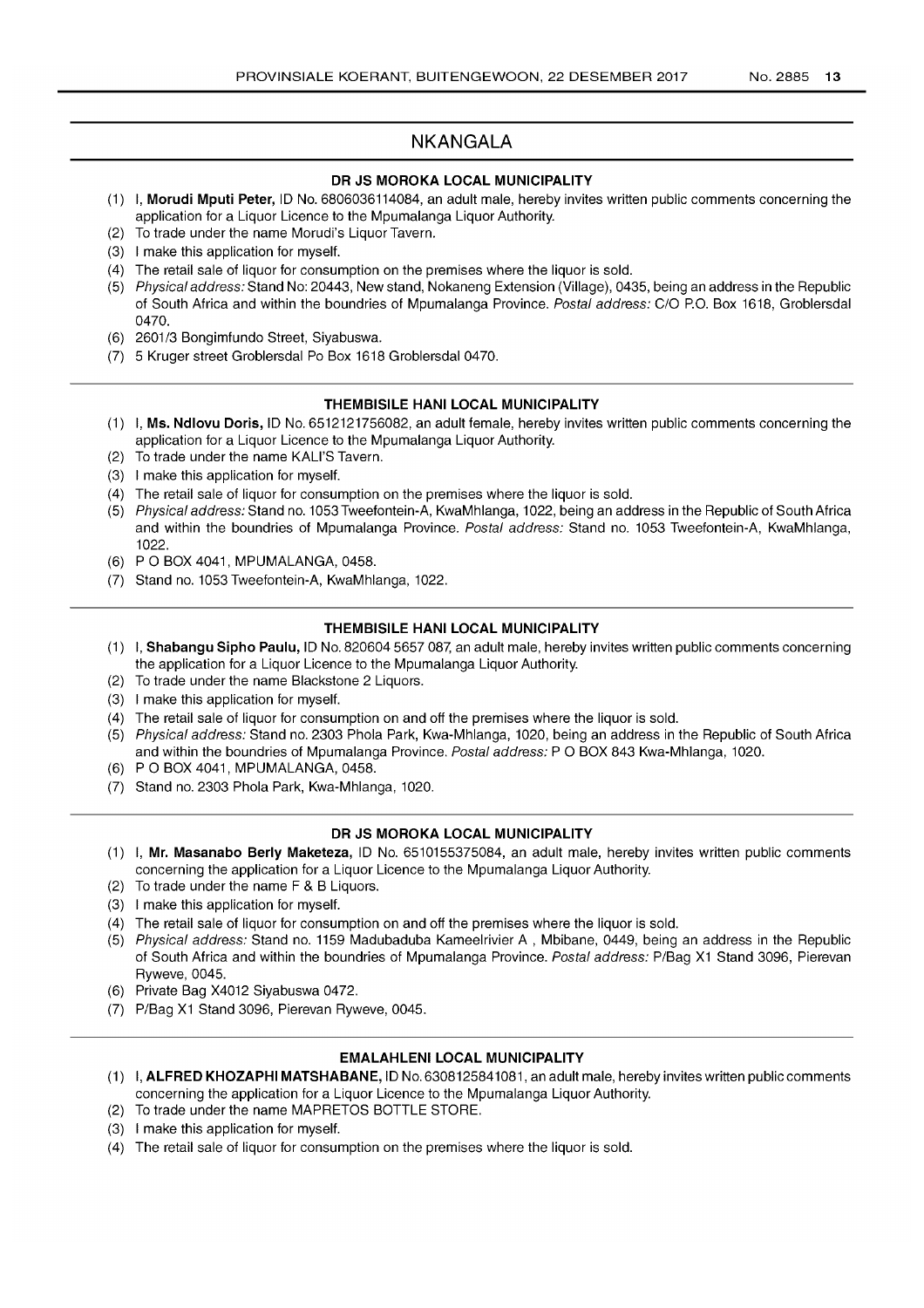(5) Physical address: STAND NO 643 HLANIKAHLE,

PHASE 2 KWAGUCA EXT, EMALAHLENI., being an address in the Republic of South Africa and within the boundries of Mpumalanga Province. Postal address: P.O.BOX 1858

, KABOKWENI, 1245 ..

(6) 29 MANDELA STREET,

EMALAHLENI.

(7) 22 Ferreira Street, 1st Floor, Office 4, Shell house Nelspruit 1200; P.O box 1858, kabokweni, 1245 ..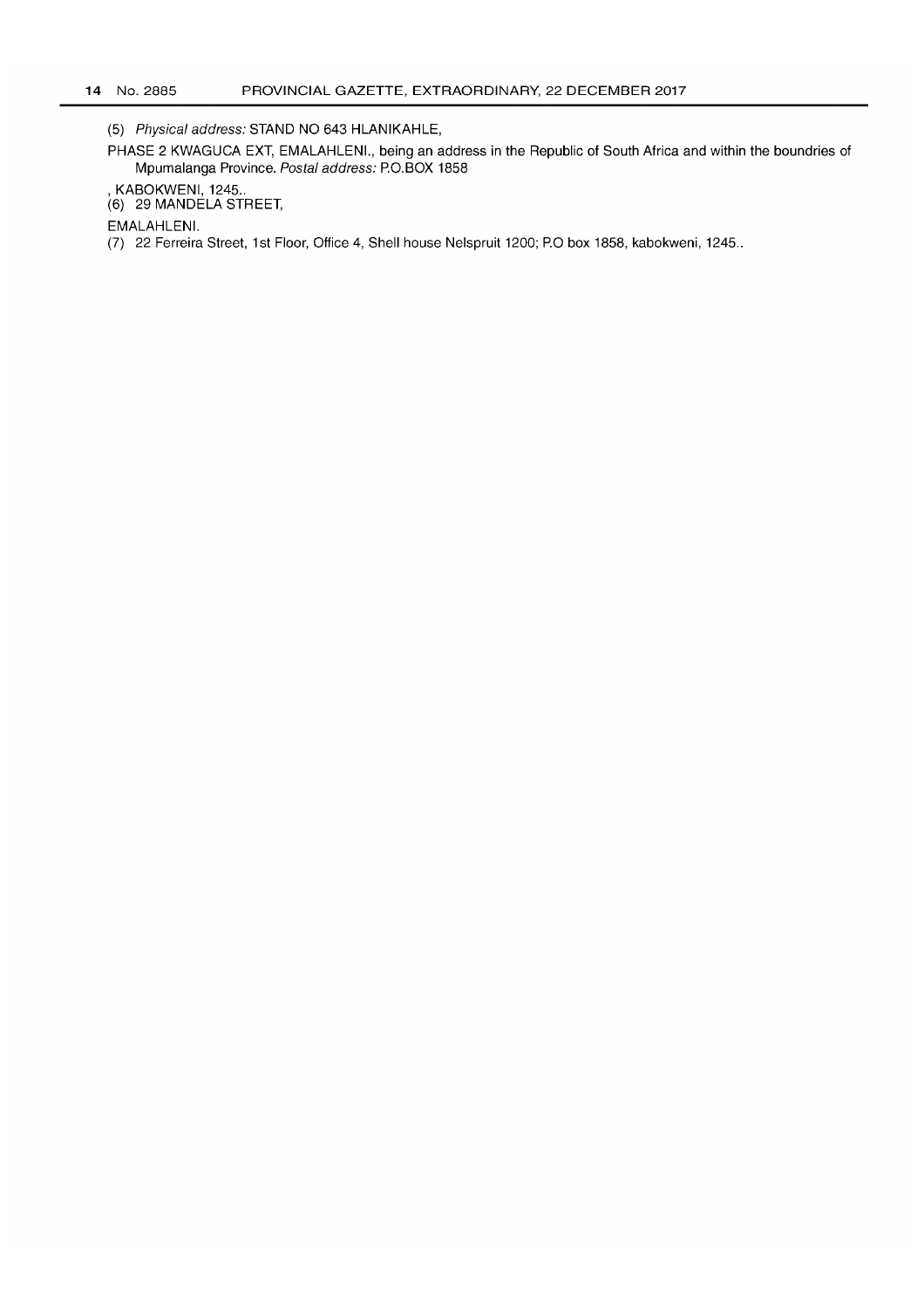### **Form 10**

# **GENERAL NOTICE**

## **NOTICE 149 OF 2017**

### **MPUMALANGA LIQUOR LICENSING ACT, 2006 (Act No.5 of 2006)**

#### NOTICE OF APPLICATIONS FOR TRANSFER OF LIQUOR LICENCES IN TERMS OF SECTION **43**

Notice is hereby given that the applicants specified in the Schedule hereto have given notice of their intention to lodge applications for the transfer of existing liquor licences to the Secretary, Regional Liquor Licensing Offices in respect of premises situated in the local committee area indicated in the Schedule.

Comments should be made in writing and be addressed to the municipality concerned and a copy to the applicant, to reach the said addresses within thirty (30) days of this publication.

Invitation for public comments in respect of a Liquor Licence in terms of section 43 of the Mpumalanga Liquor Licensing Act, 2006.

### **SCHEDULE**

The undermentioned figures used in brackets in the Schedule, have the following meanings:

- $(1)$  = Full name of applicant, ID Number of Applicant.
- (2) = Existing liquor licence number to be transfered.
- $(3)$  = Intended trading name.
- $(4)$  = Notice given on behalf of: self **or** other juristic person/s.
- $(5)$  = Type of licence applied for.
- $(6)$  = Full address and location of the premises
- $(7)$  = Municipality address where comments must be submitted
- $(8)$  = Applicant address where comments must be submitted

### **EHLANZENI**

### **BUSHBUCKRIDGE LOCAL MUNICIPALITY**

- (1) I, **MUNISI ADELINA** MARGARET, ID No. 6209201008084, an adult female, hereby invites written public comments concerning the application for transfer of an existing Liquor Licence to the Mpumalanga Liquor Authority.
- (2) Liquor Licence Number MPU/021878.
- (3) Trading under the name GEO'S EATING HOUSE.
- (4) I make this application for myself.
- (5) The retail sale of liquor for consumption on the premises where the liquor is sold.
- (6) Physical address: STAND NO. 1939A, CNR MARKET STREET, DWARSLOOP, being an address in the Republic of South Africa and within the boundries of Mpumalanga Province. Postal address: PO BOX 86, BUSHBUCKRIDGE, 1280.
- (7) PRIVATE BAG X9308, BUSHBUCKRIDGE, 1280.
- (8) PO BOX 86, BUSHBUCKRIDGE, 1282.

# **GERT SIBANDE**

### **PIXLEY KA SEME LOCAL MUNICIPALITY**

- (1) I, **Dongmei** Li, ID No. G46553778, an adult female, hereby invites written public comments concerning the application for transfer of an existing Liquor Licence to the Mpumalanga Liquor Authority.
- (2) Liquor Licence Number MPU/ 029178.
- (3) Trading under the name Karma Drankwinkel.
- (4) I make this application for myself.
- (5) The retail sale of liquor for consumption off the premises where the liquor is sold.
- (6) Physical address: Sybrand Van Niekerk Street, Stand Number 138B, Amersfoort, Mpumalanga, 2490, being an address in the Republic of South Africa and within the boundries of Mpumalanga Province. Postal address: Suite MW465, Private Bag X1838, Middelburg, Mpumalanga, 1050.